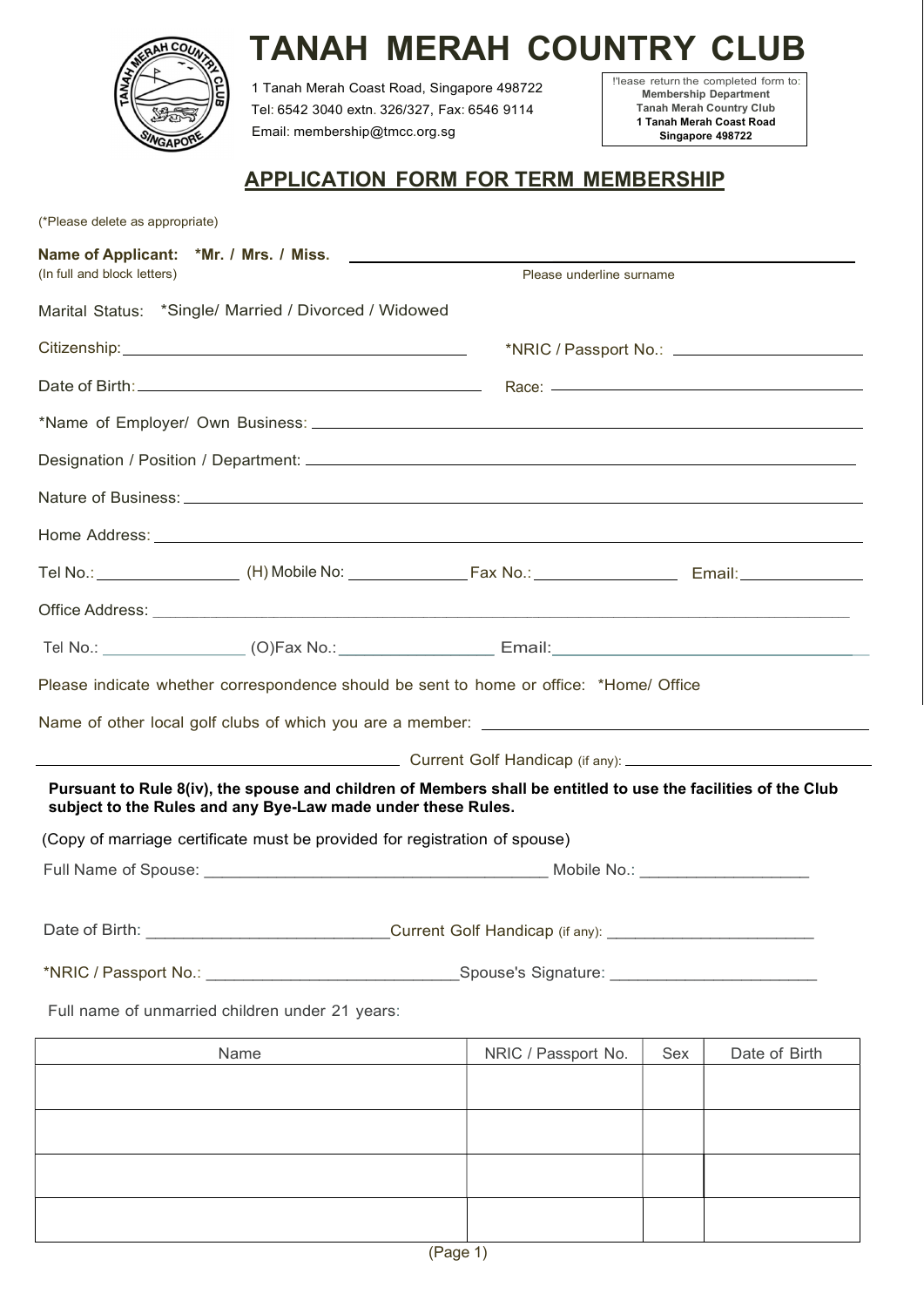1. Have you or your spouse ever been asked to resign or had your membership terminated by any Club in Singapore?

\*YES/ NO

(If yes, please elaborate) \_\_\_\_\_\_\_\_\_\_\_\_\_\_\_\_\_\_\_\_\_\_\_\_\_\_\_\_\_\_\_\_\_\_\_\_\_\_\_\_\_\_\_\_\_\_\_\_\_\_\_\_\_\_\_\_\_\_\_\_\_\_\_\_\_\_\_\_\_\_\_\_\_\_\_\_

- 2. Have you or your spouse ever been convicted in a court of law (other than for traffic offences)? \*YES / NO (If yes, please elaborate)
- 3. Are you or your spouse currently the subject of ongoing bankruptcy proceedings or adjudicated a bankrupt? \*YES / NO (If yes, please elaborate)

#### Bank Information

The banks which have branches in Singapore and which I have account(s) with are: (To list)

| 1. |  |  |
|----|--|--|
| 2. |  |  |
| 3. |  |  |
| 4. |  |  |

### PERSONAL DATA CONSENT

At Tanah Merah Country Club (the Club), we are committed to ensuring that your privacy is always respected and maintained. The Club complies with the Personal Data Protection Act 2012 (PDPA) as well as our existing obligations of confidentiality.

| One of the boxes below must be ticked to indicate your consent:                                                                                                                                                                                                                                                                                                                        |
|----------------------------------------------------------------------------------------------------------------------------------------------------------------------------------------------------------------------------------------------------------------------------------------------------------------------------------------------------------------------------------------|
| <b>Consent to Receive Marketing Communication and Materials</b>                                                                                                                                                                                                                                                                                                                        |
| <b>AGREE AND CONSENT</b> to receiving from the Club marketing and promotion materials of the Club's<br>products and services, including updates on the Club's latest promotions and new products and services, via<br>voice calls, text messages (SMS, MMS, WhatsApp etc), email and post (which may be sent to me through the<br>Club's third party agents and/or service providers). |
| DO NOT AGREE OR CONSENT to receiving from the Club marketing and promotion materials of the<br>Club's products and services, including updates on the Club's latest promotions and new products and services.                                                                                                                                                                          |